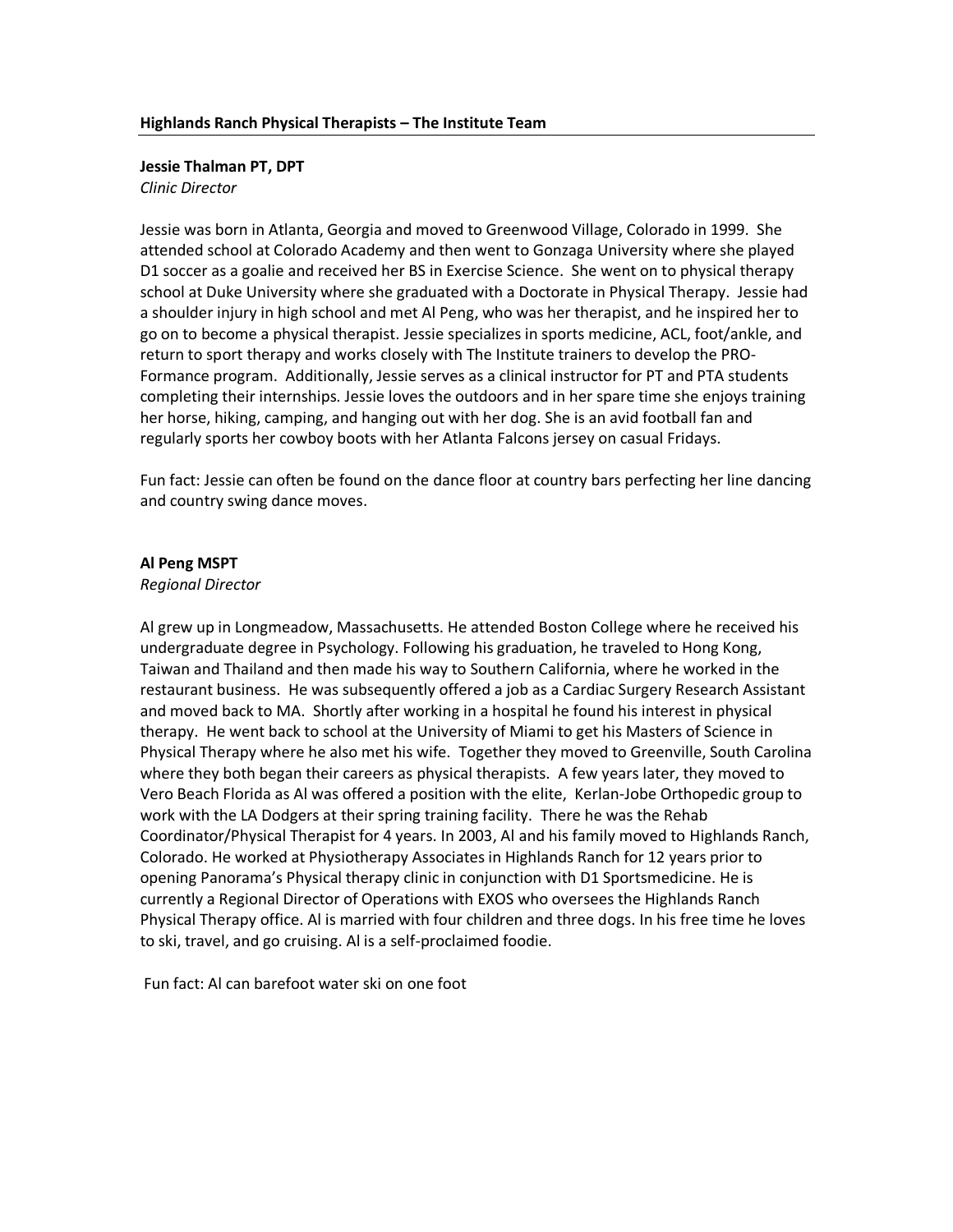## **Kristin Passaglia DPT**

Kristin grew up in Chicago, Illinios and she attended undergrad at Miami University at Ohio and then she attended Belmont University in Nashville, Tennessee to receive her DPT. She moved back to Chicago and worked as a physical therapist in Chicago prior to moving to Colorado in 2007. Kristin worked at Physiotherapy with Al Peng until Panorama physical therapy opened in 2015. She enjoys working with sports injuries and also specializes in hip preservation therapy. Kristin is married with two kids. She likes to ski and run in her free time.

Fun Fact: When she was working in Nashville she treated a very famous country music star.

# **Dianna Cole McNitt PT, MSPT, COMT**

Dianna grew up in Texas, graduated from Baylor University and earned her Physical Therapy degree from Texas State University. She has extensive training in manual therapy and orthopedics, including both sports injuries and the spine. Her *certifications* include: COMT (Certified Orthopedic Manual Therapist) the highest level of certification in manual therapy, TPI Golf Fitness, Dry Needling, IASTM, Sportsmetrics ACL Injury Prevention, Kinesio/Rock Tape and Custom Foot Orthotics. She is in the process of obtaining her certification in Neurokinetic Therapy. Dianna opened and managed her own clinic prior to joining Panorama PT in 2016.

Dianna works as part of the Olympic Sports Medicine team at the Olympic Training Center. She is a PGA golf specialist and routinely works with professional athletes with the PGA, NFL, NBA, MLB, MLS and FIL. Dianna is a published author in Orthopedic Physical Therapy. She has worked internationally as a physiotherapist and an athletic trainer. She loves the variety of patients she sees and enjoys getting them back to their activities/sports and improving their quality of life.

She enjoys many sports, hiking, traveling and loves dancing. Dianna and her family live in Highlands Ranch.

Fun fact: Dianna competed in the professional couples dance circuit and won the World Championship award! She was also the state hula hoop champion in Colorado and Texas.

# **Evan Mazur PT, DPT, ACSM-CPT**

Evan Mazur is from Syracuse, NY. He completed his Doctor of Physical Therapy degree at Daemen College in Buffalo, NY and received his Bachelors in Health and Kinesiology at Purdue University in West Lafayette, IN. Evan claims to bleed "gold and black" in support of his Alma Matter, but this has not been proven medically.

Evan has trained for a variety of fitness competitions including half marathons, CrossFit competitions, and a physique show. He attributes his ability to stay healthy with his PT knowledge including his training in McKenzie Method Treatment. He moved to Colorado to enjoy the many wonders of the area including skiing, hiking, trail running, and most recently rock climbing.

To unwind, Evan enjoys cooking and trying new foods/beers, playing video games, and petting other people's dogs.